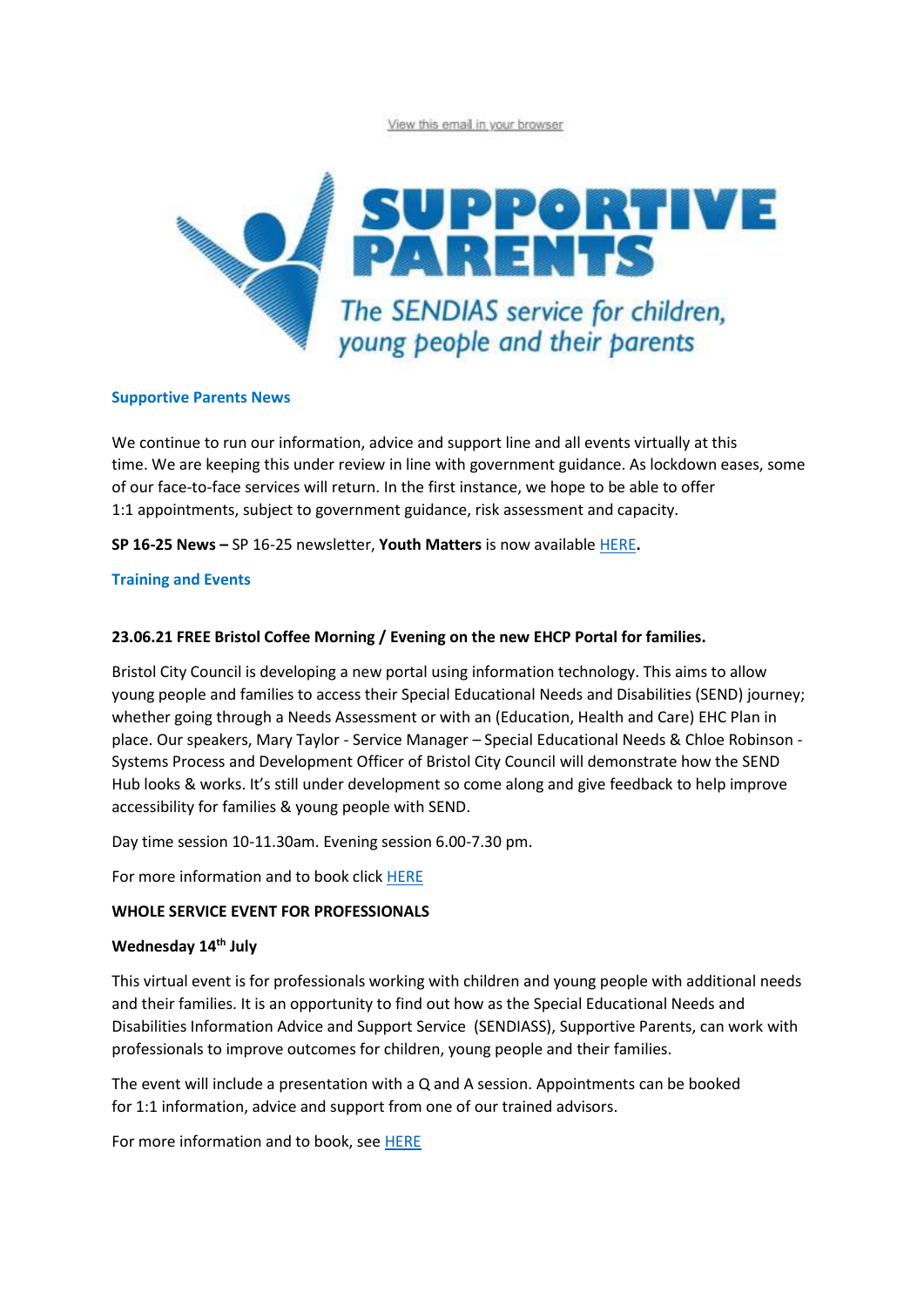**SEND Surgeries -** We're holding a FREE virtual 'SEND surgery' via telephone or Zoom, for parents and carers living in Bristol who have children with special educational needs or disabilities (SEND). This is an opportunity to speak to one of our trained SENDIAS practitioners on a confidential, one-to-one basis and receive help and support with your query about your child's special educational needs or disability. To book a 30 minute virtual appointment on a 1:1 basis please click on the links below:  

## **Daytime**

**Wednesday 16. June**: Daytime SEND Surgery, bookable 1:1 appointments 10 -12pm 

### **[HERE](https://www.eventbrite.co.uk/e/bristol-daytime-send-surgery-virtual-or-phone-wednesday-16th-june-2021-tickets-156473738163)**

### **Evening**

**Tuesday 6th July**: Evening SEND Surgery, bookable 1:1 appointments, 6-8pm 

[HERE](https://www.eventbrite.co.uk/e/bristol-evening-send-surgery-virtual-or-phone-tuesday-6th-july-2021-tickets-156475094219)

### **Resources**

### **NEW Resources Available for you:**

- **Our Tribunal Information series** available [HERE.](https://www.supportiveparents.org.uk/resources/information-series/)
- We know that some families are still looking at school placements. Have a look at our resource guide for parents with children with Special Educational Needs and Disabilities (SEND), called ['Choosing a school for your child'](https://www.supportiveparents.org.uk/wp-content/uploads/2020/11/Choosing-a-school-for-your-child.pdf).

# **Other Local Events and Support**

**Bristol Parent Carers (BPC)**, are running Virtual Coffee Mornings to offer parent carers an opportunity to join together virtually in mutual support. For more information and to book, click [HERE](https://www.eventbrite.co.uk/e/bristol-parent-carers-may-2021-virtual-coffee-morning-tickets-153514172021?aff=ebdssbonlinesearch)

### **The Hive**

If you have an adult child with learning difficulty and/or autism then The Hive, through The Carers Independent Living Network (CILN) is offering a series of face to face and zoom sessions to equip you with the information, knowledge, confidence and support to help you plan a more independent life for your adult son/daughter. To find out more and to book a space click **[HERE](https://drive.google.com/file/d/1XoNUBdIXsAZR1luaYhaLzaVK5tt009C3/view?mc_cid=fc72ae12cc&mc_eid=fa33e57dc8)**

**Happy Maps-** resources and information to support with behaviour and mental health for children and young people [HERE](https://www.happymaps.co.uk/)

### **Consultation and Feedback**

We have been asking those of you who have used our service for detailed feedback and we have also been asking professionals about how our service can be an effective partner. Thank you very much to everyone who has responded. We are collating responses and will feedback once this work is complete.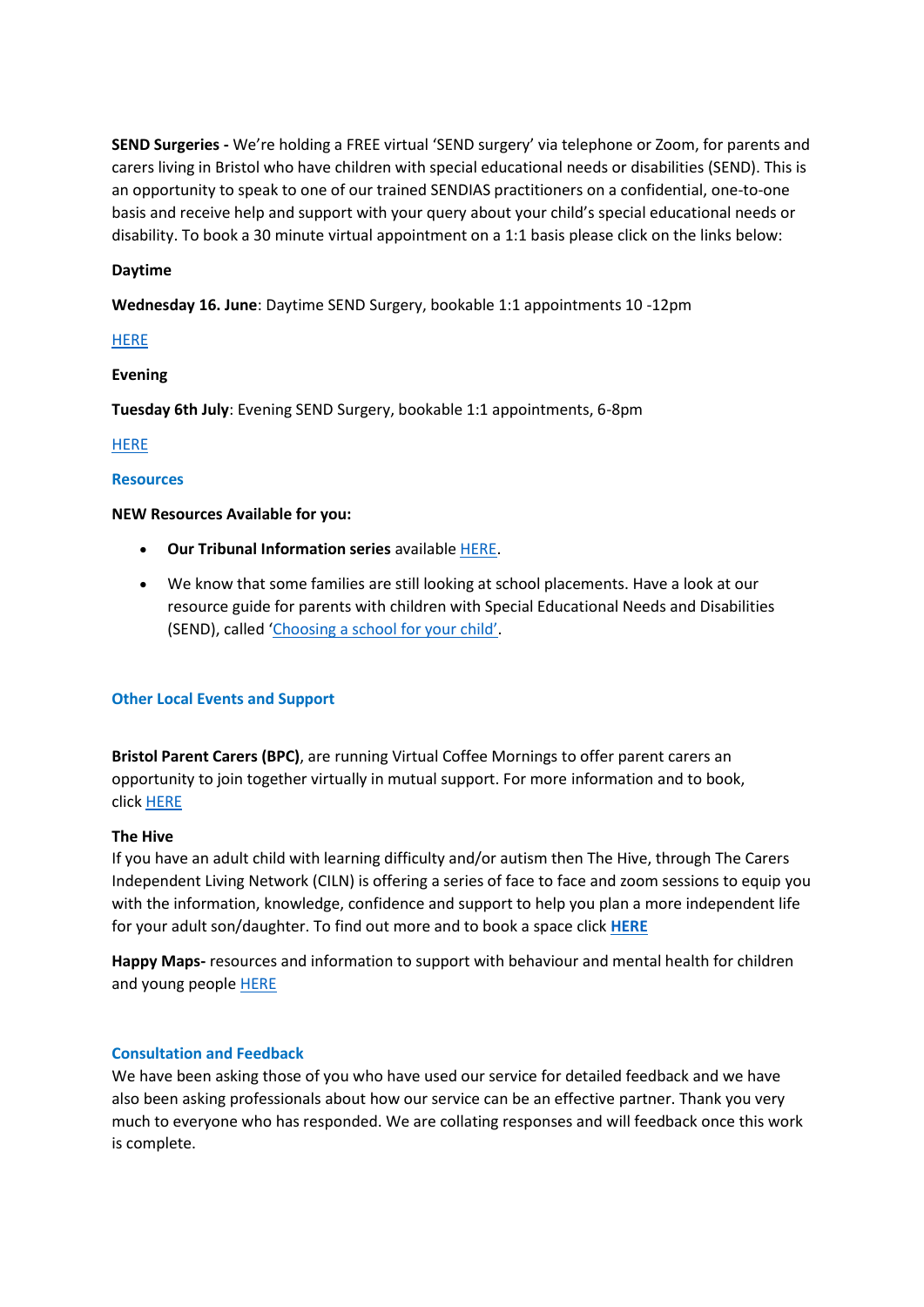### **Education and SEND**

**IPSEA – Update on Covid-19, school reopening and SEN provision –** up to date guidance on how Covid-19 measures affect children and young people with SEN - [IPSEA update on COVID-19 and SEN](https://www.ipsea.org.uk/News/ipsea-update-on-covid-19-school-closures-and-sen-provision)  [provision | \(IPSEA\) Independent Provider of Special Education Advice](https://www.ipsea.org.uk/News/ipsea-update-on-covid-19-school-closures-and-sen-provision). 

**Department for Education – guide about home schooling and elective home education –** in light of the pandemic and the increased numbers of elective home education this information was produced to give advice to parents. You can find this [HERE](https://dfemedia.blog.gov.uk/2020/10/20/all-you-need-to-know-about-home-schooling-and-elective-home-education-ehe/).  

**Council for Disabled Children**– a new guide on EHCP outcomes for parents can be found [HERE](https://councilfordisabledchildren.org.uk/help-resources/resources/education-health-and-care-plans-outcomes-explainers). 

### **National Resources**

**Contact –** find out about current parent workshops and support including free 1:1 sessions for support [HERE](https://contact.org.uk/help-for-families/family-workshops-and-events/).

**Buzz –** a website created by the National Deaf Children's Association for deaf young people aged 8 to 18 in the UK. It is a safe, online space created by deaf young people for deaf young people. Please find the website [HERE](https://buzz.org.uk/).  

**Mind –** mental health information and support for adults and young people. Specific information and advice regarding the effect of the coronavirus can be found **[HERE](https://www.mind.org.uk/information-support/coronavirus/)**.

**Sibs –** resources and information on supporting siblings who have a disabled brother or sister. Find more information [HERE](https://www.sibs.org.uk/about-sibs/).  

#### **Local News**

Bristol City Council's SEND Engagement team are making short videos of parents and carers talking about their lived experience. They are looking for volunteers who would be willing to be a part of this. More information is available **[HERE](https://www.bristol.gov.uk/documents/2193095/4483453/Call_for_volunteers_poster.pdf/c63a81e6-f1af-4ba4-2906-136611714fa1?t=1621613329375)** 

#### **National News**

### **Covid19 Lockdown**

- **Updated government information and guidance can be found [here.](https://www.gov.uk/guidance/national-lockdown-stay-at-home)**
- **Government guidance for parents and carers –** See 'What parents and carers need to know about early years providers, schools and colleges during Covid19' [HERE.](https://www.gov.uk/government/publications/what-parents-and-carers-need-to-know-about-early-years-providers-schools-and-colleges-during-the-coronavirus-covid-19-outbreak/what-parents-need-to-know-about-early-years-providers-schools-and-colleges-during-covid-19)